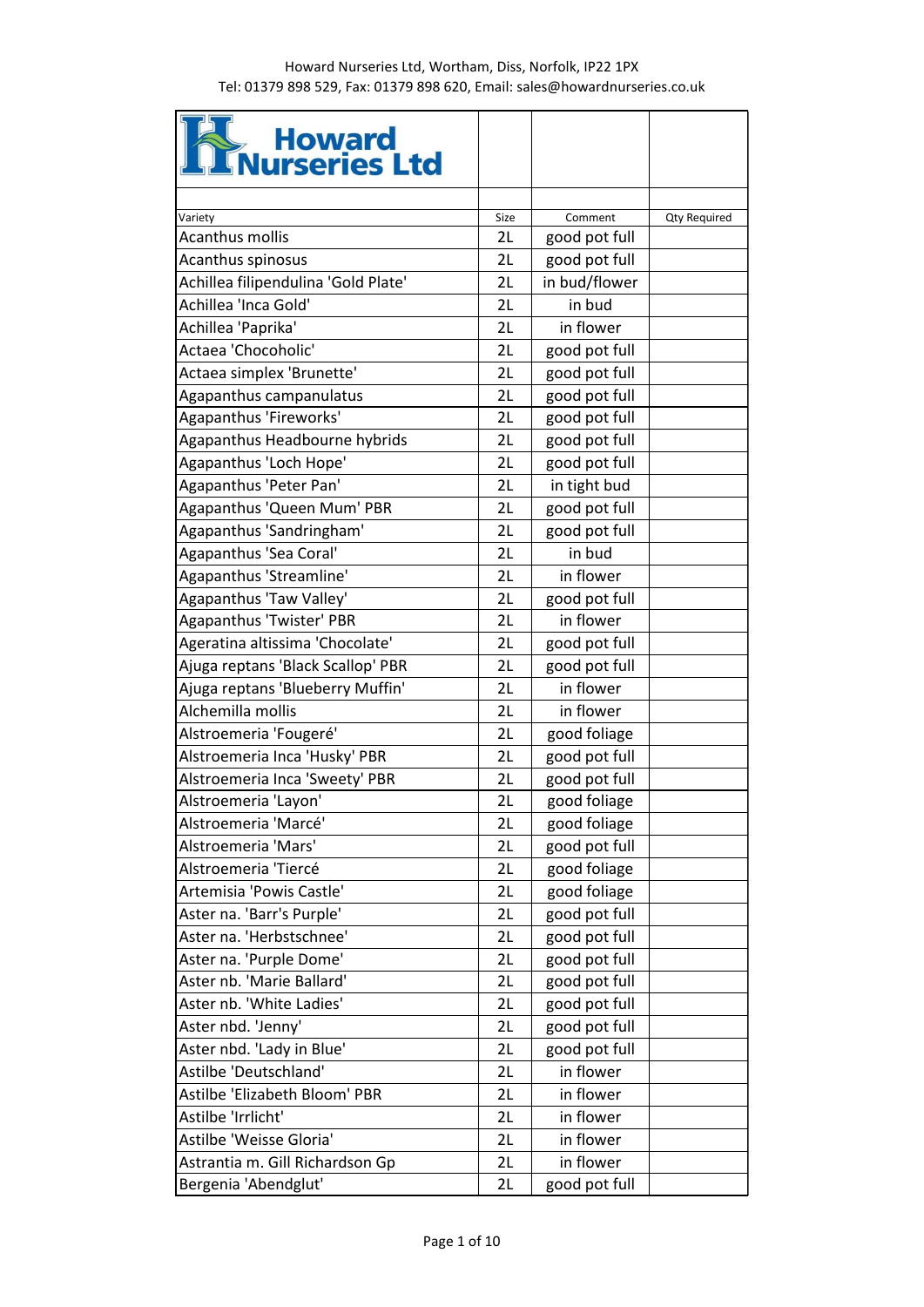| Variety                            | Size | Comment       | <b>Qty Required</b> |
|------------------------------------|------|---------------|---------------------|
| Bergenia cordifolia 'Purpurea'     | 2L   | good pot full |                     |
| Bergenia 'Overture'                | 2L   | good foliage  |                     |
| Brunnera m. 'Dawson's White'       | 2L   | good foliage  |                     |
| Calamagrostis xa. 'Karl Foerster'  | 2L   | in flower     |                     |
| Calamagrostis xa. 'Overdam'        | 2L   | good foliage  |                     |
| Campanula glomerata 'Superba'      | 2L   | in flower     |                     |
| Campanula I. 'Loddon Anna'         | 2L   | good pot full |                     |
| Campanula I. 'Prichard's Variety'  | 2L   | good pot full |                     |
| Campanula pos. 'Stella'            | 2L   | in flower     |                     |
| Carex brunnera 'Jenneke'           | 2L   | good foliage  |                     |
| Carex oshimensis 'Evergold'        | 2L   | good foliage  |                     |
| Centaurea m. 'Amethyst Dream' PBR  | 2L   | in flower     |                     |
| Coreopsis 'Ladybird' PBR           | 2L   | good pot full |                     |
| Coreopsis r. 'American Dream'      | 2L   | in tight bud  |                     |
| Coreopsis v. 'Grandiflora'         | 2L   | good pot full |                     |
| Crocosmia 'Lucifer'                | 2L   | good pot full |                     |
| Crocosmia masoniorum               | 2L   | good pot full |                     |
| Crocosmia xc. 'George Davison'     | 2L   | good foliage  |                     |
| Cynara cardunculus                 | 2L   | good pot full |                     |
| Dahlia 'Bishop of Auckland' PBR    | 2L   |               |                     |
|                                    | 2L   | good pot full |                     |
| Dahlia 'Bishop of Canterbury' PBR  |      | good foliage  |                     |
| Dahlia 'Bishop of Llandaff'        | 2L   | good foliage  |                     |
| Dahlia 'Bishop of Oxford'          | 2L   | good foliage  |                     |
| Dahlia 'Bishop of York'            | 2L   | good pot full |                     |
| Dahlia 'David Howard'              | 2L   | good foliage  |                     |
| Dahlia 'Dreamy Fantasy'            | 2L   | good foliage  |                     |
| Dahlia 'Dreamy Nights'             | 2L   | in tight bud  |                     |
| Dahlia 'Moonfire'                  | 2L   | in flower     |                     |
| Dahlia 'Mystic Dreamer' PBR        | 2L   | good foliage  |                     |
| Dahlia 'Mystic Haze' PBR           | 2L   | good foliage  |                     |
| Dahlia 'Piper's Pink'              | 2L   | in flower     |                     |
| Dahlia 'Roxy'                      | 2L   | in flower     |                     |
| Dahlia 'Sarah'                     | 2L   | good foliage  |                     |
| Dahlia 'Tally Ho'                  | 2L   | good foliage  |                     |
| Dahlia 'Twyning's After Eight'     | 2L   | good foliage  |                     |
| Delphinium e. 'Double Innocence'   | 2L   | good pot full |                     |
| Delphinium elatum 'Morning Lights' | 2L   | good pot full |                     |
| Delphinium 'Pagan Purples'         | 2L   | good pot full |                     |
| Dianthus 'Doris'                   | 2L   | in flower     |                     |
| Dianthus 'Houndspool Cheryl'       | 2L   | in flower     |                     |
| Dicentra spectabilis 'Alba'        | 2L   | good pot full |                     |
| Digiplexis 'Falcon Fire' PBR       | 2L   | good pot full |                     |
| Digitalis p. 'Pam's Choice'        | 2L   | good foliage  |                     |
| Digitalis purpurea 'Snow Thimble'  | 2L   | good pot full |                     |
| Digitalis xv. 'Berry Canary'       | 2L   | good foliage  |                     |
| Echinacea p. Bressingham hybrids   | 2L   | in bud        |                     |
| Echinacea p. 'Rubinstern'          | 2L   | good pot full |                     |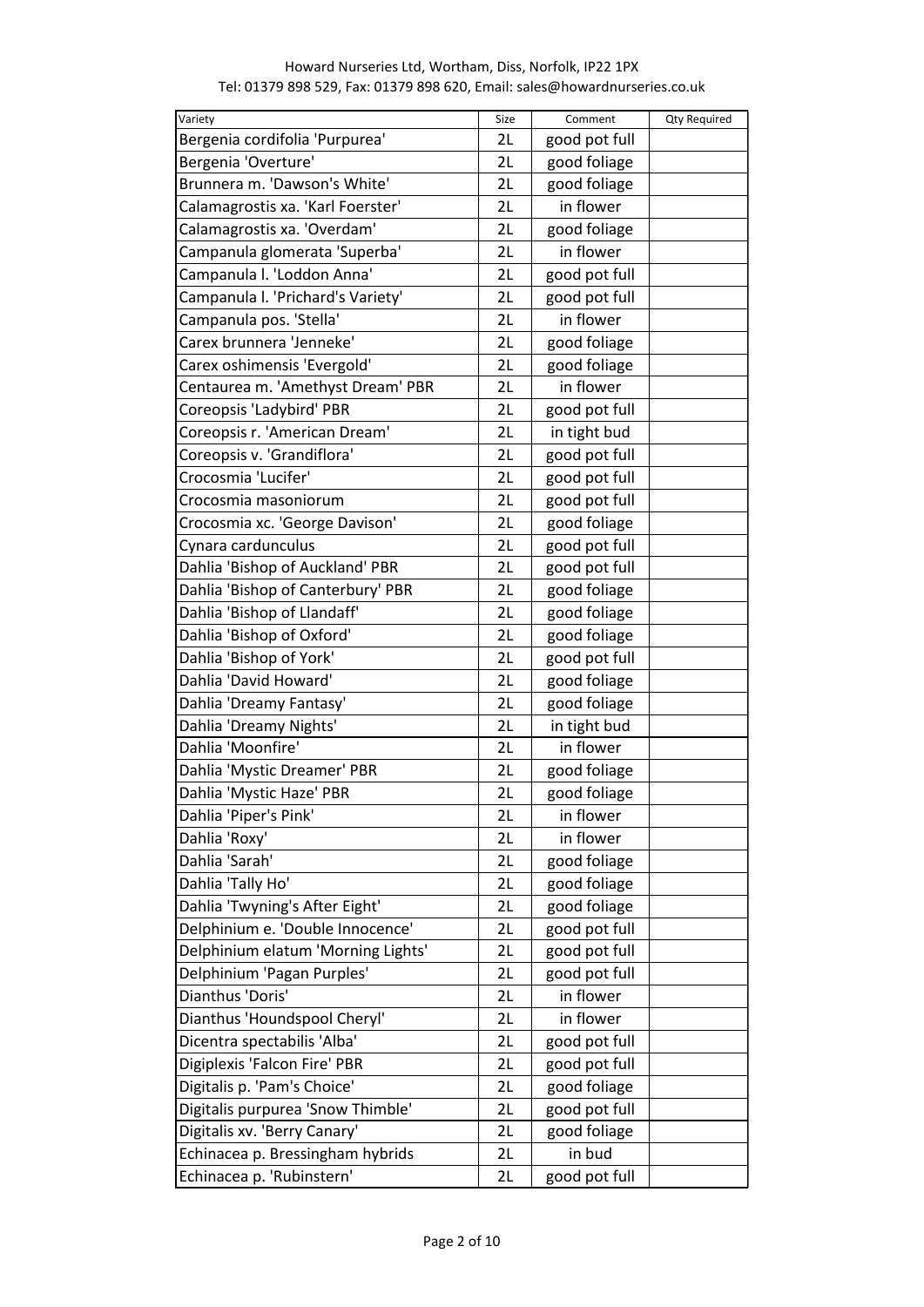| Variety                             | Size | Comment       | Qty Required |
|-------------------------------------|------|---------------|--------------|
| Echinacea p. 'White Swan'           | 2L   | in tight bud  |              |
| Eupatorium f. 'Pink Elegance'       | 2L   | good pot full |              |
| Festuca glauca 'Blaufuchs'          | 2L   | good foliage  |              |
| Festuca 'Intense Blue' PBR          | 2L   | good foliage  |              |
| <b>Gaillardia 'Celebration' PBR</b> | 2L   | in tight bud  |              |
| Gaura 'Papillon' PBR                | 2L   | good pot full |              |
| Geranium 'Blue Cloud'               | 2L   | good foliage  |              |
| Geranium 'Ivan'                     | 2L   | good pot full |              |
| Geranium macrorrhizum 'White Ness'  | 2L   | in flower     |              |
| Geranium phaeum 'Album'             | 2L   | good pot full |              |
| Geranium 'Red Admiral'              | 2L   | good pot full |              |
| Geranium Rozanne PBR                | 2L   | in flower     |              |
| Geranium sanguineum 'Glenluce'      | 2L   | in flower     |              |
| Geranium sanguineum 'Max Frei'      | 2L   | good pot full |              |
| Geranium sanguineum striatum        | 2L   | good pot full |              |
| Geranium 'Sanne'                    | 2L   | good foliage  |              |
| Geranium 'Sirak'                    | 2L   | in flower     |              |
| Geranium x magnificum               | 2L   | in flower     |              |
| Geranium xc. 'St. Ola'              | 2L   | in flower     |              |
| Geum 'Borisii'                      | 2L   | good pot full |              |
| Geum coccineum 'Queen of Orange'    | 2L   | in bud        |              |
| Geum 'Mrs J. Bradshaw'              | 2L   | in bud        |              |
| Glyceria maxima variegata           | 2L   | good foliage  |              |
| Helenium a. 'Short and Sassy' PBR   | 2L   | good foliage  |              |
| Helenium 'Ruby Charm'               | 2L   | good pot full |              |
| Hemerocallis 'Black Magic'          | 2L   | in tight bud  |              |
| Hemerocallis 'Buzz Bomb'            | 2L   | in flower     |              |
| Hemerocallis 'Cathy's Sunset'       | 2L   | in flower     |              |
| Hemerocallis 'Charles Johnston'     | 2L   | in bud        |              |
| Hemerocallis 'Edge Ahead'           | 2L   | in flower     |              |
| Hemerocallis 'Fragrant Reflections' | 2L   | in bud        |              |
| Hemerocallis 'Golden Chimes'        | 2L   | in flower     |              |
| Hemerocallis 'Hyperion'             | 2L   | in tight bud  |              |
| Hemerocallis 'Lemon Bells'          | 2L   | in tight bud  |              |
| Hemerocallis 'Little Wine Cup'      | 2L   | in tight bud  |              |
| Hemerocallis 'Longfields Beauty'    | 2L   | in bud        |              |
| Hemerocallis 'Longfields Pearl'     | 2L   | good pot full |              |
| Hemerocallis 'Mini Pearl'           | 2L   | in flower     |              |
| Hemerocallis 'Nile Crane'           | 2L   | in bud        |              |
| Hemerocallis 'Pardon Me'            | 2L   | good pot full |              |
| Hemerocallis 'Pink Damask'          | 2L   | good pot full |              |
| Hemerocallis 'Primal Scream'        | 2L   | good pot full |              |
| Hemerocallis 'Stafford'             | 2L   | in bud        |              |
| Hemerocallis 'Stella de Oro'        | 2L   | in flower     |              |
| Hemerocallis 'Summer Wine'          | 2L   | good pot full |              |
| Heuchera 'Chocolate Ruffles' PBR    | 2L   | good foliage  |              |
| Heuchera 'Green Spice'              | 2L   | good foliage  |              |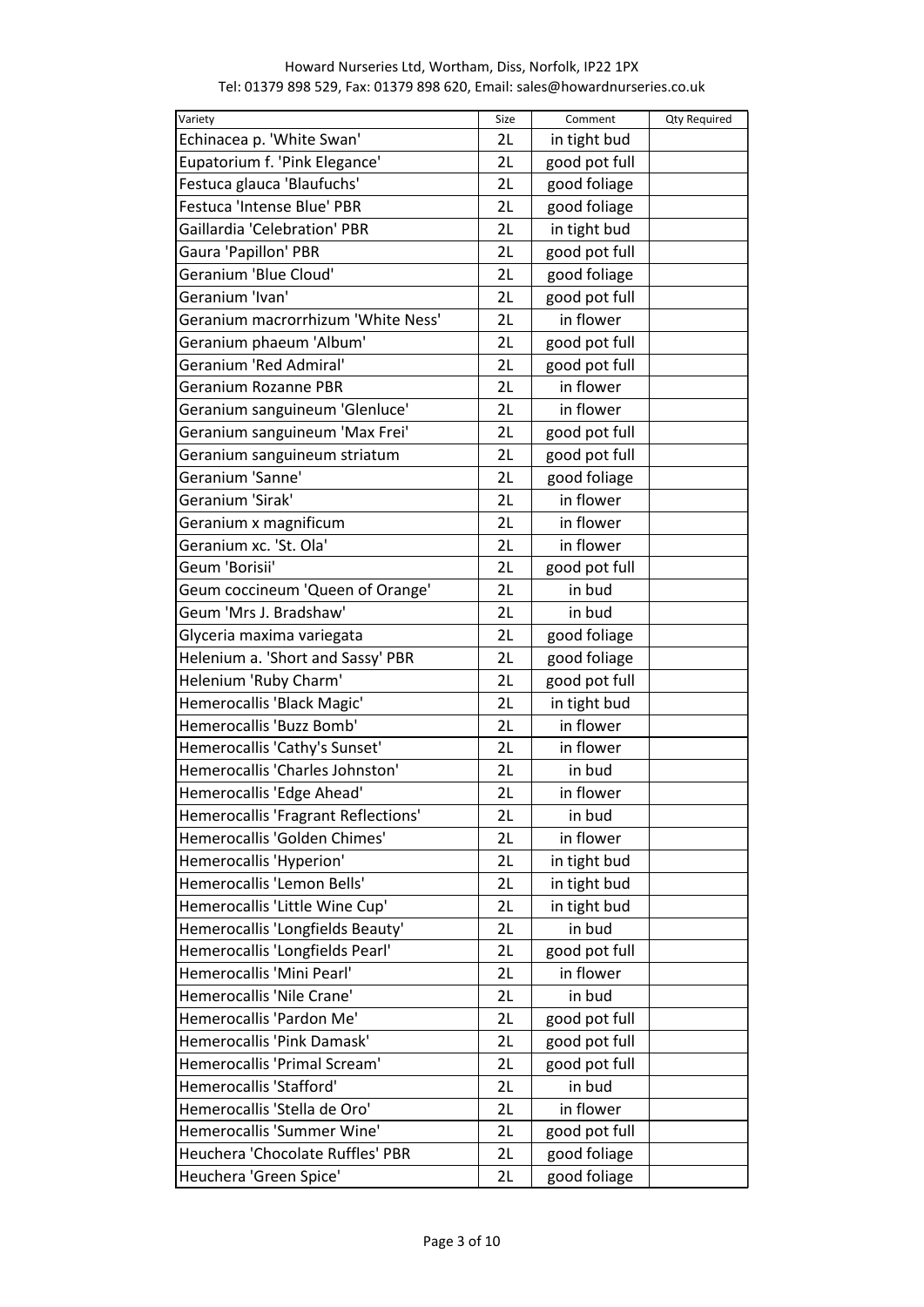| Variety                             | Size | Comment       | <b>Qty Required</b> |
|-------------------------------------|------|---------------|---------------------|
| Heuchera 'Lime Marmalade' PBR       | 2L   | good foliage  |                     |
| Heuchera 'Marmalade' PBR            | 2L   | good foliage  |                     |
| Heuchera 'Obsidian' PBR             | 2L   | good foliage  |                     |
| Hosta 'August Moon'                 | 2L   | good pot full |                     |
| Hosta 'Blue Cadet'                  | 2L   | good foliage  |                     |
| Hosta 'Color Festival'              | 2L   | good pot full |                     |
| Hosta fortunei albopicta            | 2L   | good foliage  |                     |
| Hosta fortunei aureomarginata       | 2L   | good foliage  |                     |
| Hosta 'Francee'                     | 2L   | good foliage  |                     |
| Hosta 'Frances Williams'            | 2L   | good foliage  |                     |
| Hosta 'Gold Standard'               | 2L   | good foliage  |                     |
| Hosta 'Great Expectations'          | 2L   | good foliage  |                     |
| Hosta 'Halcyon'                     | 2L   | good foliage  |                     |
| Hosta 'June' PBR                    | 2L   | good foliage  |                     |
| Hosta 'Krossa Regal'                | 2L   | good foliage  |                     |
| Hosta 'Liberty' PBR                 | 2L   | good foliage  |                     |
| Hosta 'Patriot'                     | 2L   | good foliage  |                     |
| Hosta 'Purple Heart' PBR            | 2L   | good foliage  |                     |
| Hosta 'Sum and Substance'           | 2L   | good foliage  |                     |
| Hosta 'Twilight'                    | 2L   | good foliage  |                     |
| Hosta u. undulata (Mediovariegata)  | 2L   | good pot full |                     |
| Hosta 'Wide Brim'                   | 2L   | good foliage  |                     |
| Imperata cylindrica 'Rubra'         | 2L   | good foliage  |                     |
| Iris 'Carnival Time'                | 2L   | good pot full |                     |
| Iris 'Deep Black'                   | 2L   | good pot full |                     |
| Iris 'Dusky Challenger'             | 2L   | good pot full |                     |
| Iris pallida 'Argentea Variegata'   | 2L   | good pot full |                     |
| Iris pseudacorus 'Variegata'        | 2L   | good foliage  |                     |
| Iris 'Sable'                        | 2L   | good pot full |                     |
|                                     | 2L   |               |                     |
| Kniphofia 'Mango Popsicle' PBR      |      | good pot full |                     |
| Kniphofia 'Pineapple Popsicle' PBR  | 2L   | good pot full |                     |
| Kniphofia 'Redhot Popsicle' PBR     | 2L   | good pot full |                     |
| Lavandula a. 'Hidcote'              | 2L   | in flower     |                     |
| Lavandula a. 'Little Lady'          | 2L   | in flower     |                     |
| Lavandula a. 'Munstead'             | 2L   | in flower     |                     |
| Leucanthemum 'Shortstop' PBR        | 2L   | in tight bud  |                     |
| Leucanthemum Sweet Daisy Christine  | 2L   | in flower     |                     |
| Leucanthemum xs. 'Aglaia'           | 2L   | in flower     |                     |
| Leucanthemum xs. 'Banana Cream'     | 2L   | good pot full |                     |
| Leucanthemum xs. 'Snowcap'          | 2L   | good pot full |                     |
| Liatris spicata 'Floristan Violett' | 2L   | in tight bud  |                     |
| Liatris spicata 'Floristan Weiss'   | 2L   | in bud        |                     |
| Ligularia 'Britt Marie Crawford'PBR | 2L   | good foliage  |                     |
| Ligularia dentata 'Desdemona'       | 2L   | good foliage  |                     |
| Liriope muscari 'Big Blue'          | 2L   | good pot full |                     |
| Lobelia c. 'Bee's Flame'            | 2L   | good foliage  |                     |
| Lobelia c. 'Queen Victoria'         | 2L   | good foliage  |                     |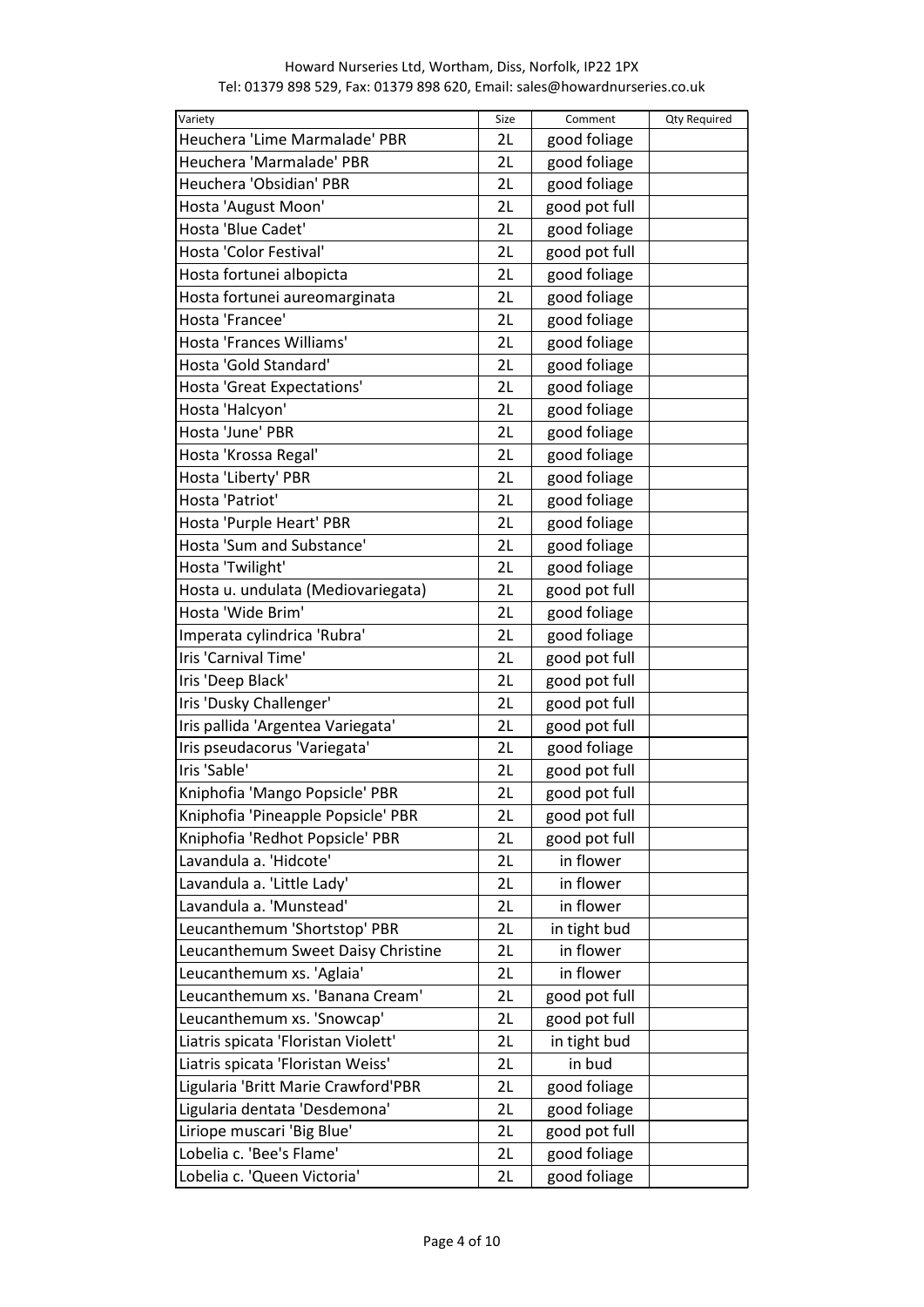# Variety **Size Comment Algebra**nd Comment Cty Required Lobelia xs. 'Pink Elephant' 2L good foliage Lobelia xs. 'Russian Princess' <br>2L | good foliage Lobelia xs. 'Sparkling Ruby' 2L good pot full Lobelia xs. 'Tania' 2L | good pot full Lupinus 'Blacksmith' PBR 2L | good foliage Lupinus 'Blossom' PBR 2L good pot full Lupinus 'Desert Sun' PBR 2L good foliage Lupinus 'Manhattan Lights' PBR  $\vert$  2L good foliage Lupinus 'Masterpiece' PBR 2L | good foliage Lupinus 'Persian Slipper' PBR  $\vert$  2L  $\vert$  good foliage Lupinus 'Rachel de Thame' PBR  $\vert$  2L  $\vert$  good foliage Lupinus 'Red Rum' PBR 2L good pot full Lupinus 'Salmon Star' PBR<br>
and the set of the good foliage Lychnis flos-cuculi 'Jenny' 2L in flower Lysimachia Candela 2L | good pot full Lysimachia ciliata 'Firecracker'  $\vert$  2L good pot full Lysimachia punctata 'Alexander' | 2L | in flower Lythrum virgatum 'Dropmore Purple' | 2L | in tight bud Miscanthus 'Purpurascens' 2L | good pot full Miscanthus s. 'Adagio' | 2L | spring shoots Miscanthus s. 'Cosmopolitan' 2L good pot full Miscanthus s. 'Gnome' 2L good pot full Miscanthus s. 'Gracillimus' | 2L | good pot full Miscanthus s. 'Hinjo' 2L | good foliage Miscanthus s. 'Kleine Silberspinne' 2L | good pot full Miscanthus s. 'Malepartus' | 2L | good pot full Miscanthus s. 'Morning Light' 2L good pot full Miscanthus s. 'Nippon' 2L good pot full Miscanthus s. 'Rotsilber' 2L | good pot full Miscanthus s. 'Silberfeder' 2L good pot full Miscanthus s. 'Strictus' 2L good pot full Miscanthus s. 'Yakushima Dwarf' 2L spring shoots Miscanthus sacchariflorus 2L good pot full Monarda didyma 'Bee-Pure' PBR 2L | good foliage Nepeta longipes ('Leeds Castle') | 2L | good pot full Nepeta racemosa 'Walker's Low' 2L in flower Nepeta sibirica 2L good pot full Nepeta 'Six Hills Giant' 2L in flower Nepeta x faassenii 'Kit Cat' | 2L | in flower Ophiopogon p. 'Nigrescens' 2L good foliage Paeonia I. 'Agida' 2L | good pot full Paeonia I. 'Border Gem' 2L | good pot full Paeonia I. 'Bunker Hill' 2L good pot full Paeonia I. 'Edulis Superba' | 2L | good pot full Paeonia I. 'Inspecteur Lavergne' | 2L | good pot full Paeonia I. 'Lord Kitchener' 2L good pot full Paeonia I. 'President Franklin' | 2L | good pot full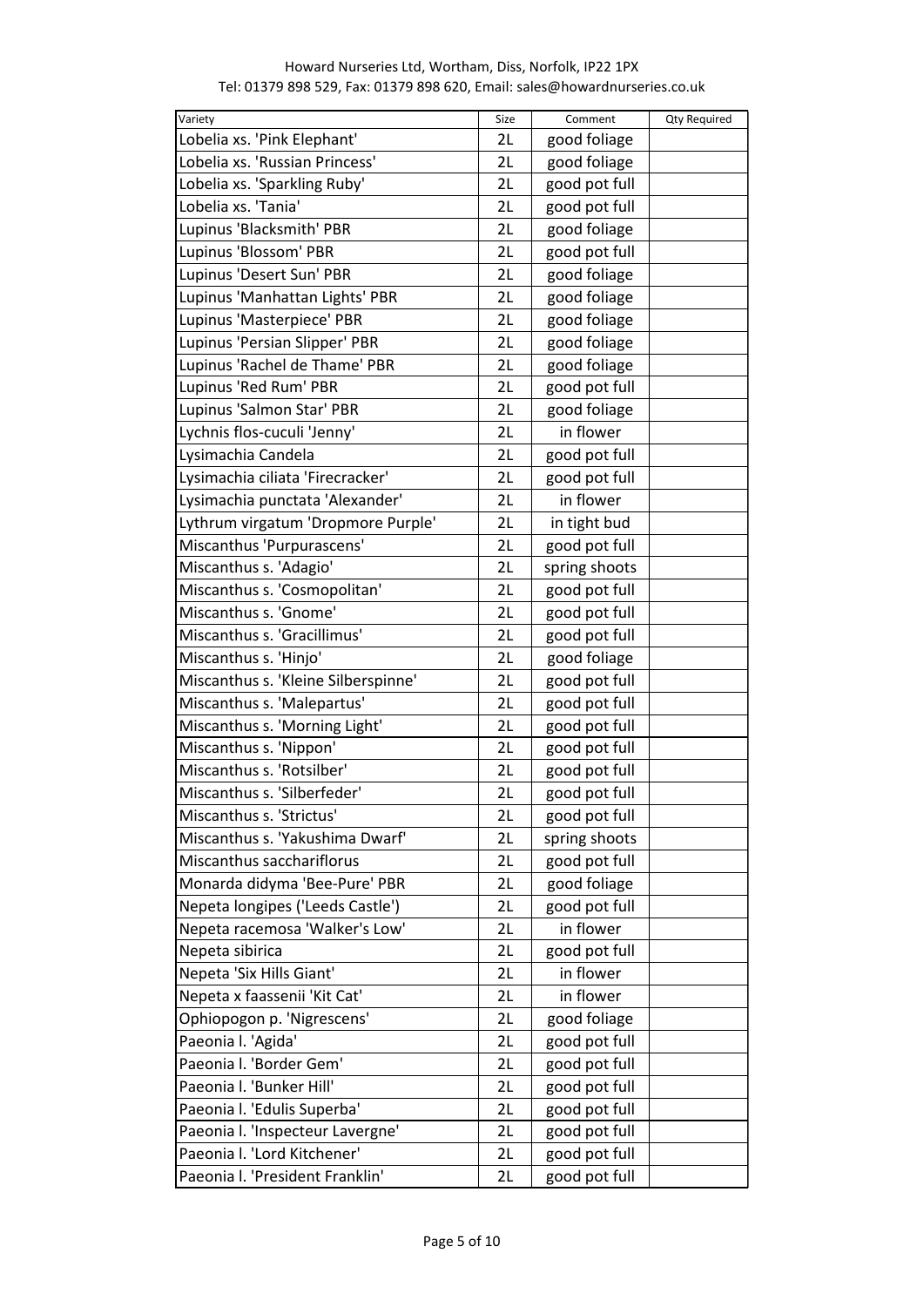| Variety                             | Size | Comment       | <b>Qty Required</b> |
|-------------------------------------|------|---------------|---------------------|
| Panicum virgatum 'Northwind'        | 2L   | good pot full |                     |
| Pennisetum a. 'Red Head'            | 2L   | good pot full |                     |
| Penstemon 'Hewell's Pink'           | 2L   | good pot full |                     |
| Perovskia 'Blue Spire'              | 2L   | in bud        |                     |
| Persicaria affinis 'Superba'        | 2L   | good pot full |                     |
| Persicaria amplex. 'Anne's Choice'® | 2L   | good pot full |                     |
| Persicaria amplex. 'Atrosanguinea'  | 2L   | good pot full |                     |
| Persicaria amplex. 'Fascination'    | 2L   | good pot full |                     |
| Persicaria amplex. 'Rosea'          | 2L   | good pot full |                     |
| Potentilla atrosanguinea            | 2L   | in flower     |                     |
| Potentilla megalantha               | 2L   | good pot full |                     |
| Rheum palmatum                      | 2L   | good pot full |                     |
| Rheum palmatum 'Atrosanguineum'     | 2L   | good pot full |                     |
| Rheum palmatum 'Rubrum'             | 2L   | good pot full |                     |
| Rodgersia aesculifolia              | 2L   | good pot full |                     |
| Rodgersia pinnata 'Elegans'         | 2L   | good pot full |                     |
|                                     | 2L   |               |                     |
| Rudbeckia fulgida deamii            |      | good pot full |                     |
| Rudbeckia h. 'Chocolate SmileyZ'PBR | 2L   | good pot full |                     |
| Rudbeckia h. 'Giggling SmileyZ' PBR | 2L   | in flower     |                     |
| Rudbeckia h. 'Laughing SmileyZ' PBR | 2L   | in flower     |                     |
| Rudbeckia laciniata 'Juligold'      | 2L   | good pot full |                     |
| Salvia 'Blue Note' PBR              | 2L   | in flower     |                     |
| Salvia 'Ember's Wish' PBR           | 2L   | in flower     |                     |
| Salvia 'Kisses and Wishes' PBR      | 2L   | good foliage  |                     |
| Salvia microphylla 'Aphrodite'      | 2L   | in flower     |                     |
| Salvia nemorosa 'Caradonna'         | 2L   | in bud/flower |                     |
| Salvia nemorosa 'Ostfriesland'      | 2L   | in flower     |                     |
| Salvia nemorosa 'Pink Beauty'       | 2L   | in flower     |                     |
| Salvia nemorosa 'Schwellenburg'     | 2L   | in flower     |                     |
| Salvia pratensis 'Indigo'           | 2L   | in flower     |                     |
| Salvia uliginosa                    | 2L   | good foliage  |                     |
| Salvia xj. 'Hot Lips'               | 2L   | in flower     |                     |
| Scabiosa 'Butterfly Blue'           | 2L   | in bud        |                     |
| Scabiosa c. 'Flutter Deep Blue' PBR | 2L   | in tight bud  |                     |
| Sedum cauticola 'Coca Cola'         | 2L   | good foliage  |                     |
| Sedum 'Herbstfreude'                | 2L   | good foliage  |                     |
| Sedum 'Indian Chief'                | 2L   | in tight bud  |                     |
| Sedum 'Matrona'                     | 2L   | good foliage  |                     |
| Sedum spectabile                    | 2L   | good foliage  |                     |
| Sedum spurium Dragon's Blood        | 2L   | good foliage  |                     |
| Sesleria caerulea                   | 2L   | good foliage  |                     |
| Sidalcea 'Little Princess' PBR      | 2L   | good pot full |                     |
| Stachys byzantina 'Silver Carpet'   | 2L   | good foliage  |                     |
| Stipa gigantea                      | 2L   | good pot full |                     |
| Stipa tenuissima (tenuifolia)       | 2L   | good foliage  |                     |
| Stokesia laevis 'Blue Star'         | 2L   | good pot full |                     |
| Tiarella 'Sunset Ridge' PBR         | 2L   | good pot full |                     |
|                                     |      |               |                     |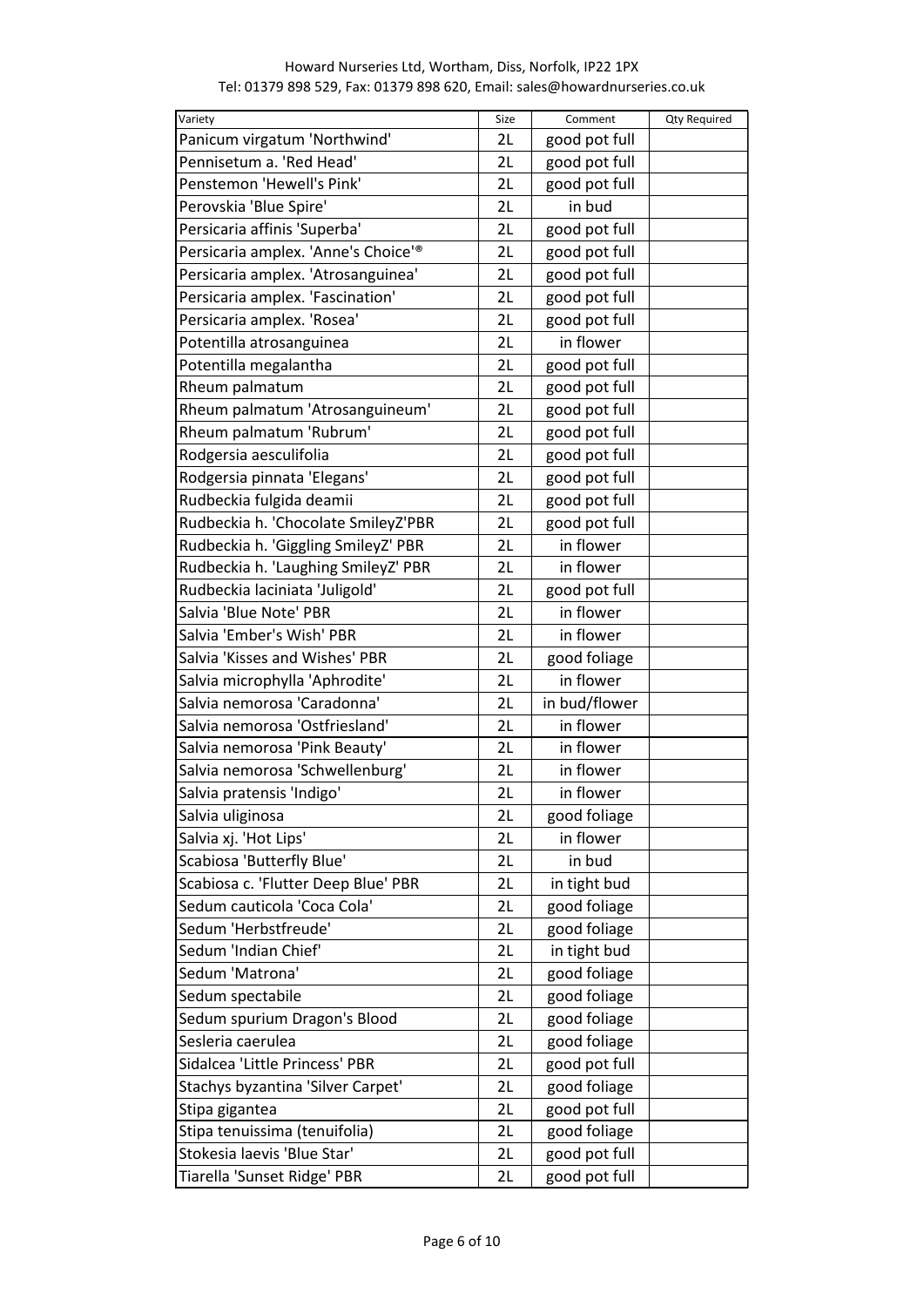| Variety                          | Size | Comment       | <b>Qty Required</b> |
|----------------------------------|------|---------------|---------------------|
| Tricyrtis f. Stolonifera Group   | 2L   | good pot full |                     |
| Veronicastrum v. 'Fascination'   | 2L   | good pot full |                     |
| Veronicastrum v. 'Pink Glow'     | 2L   | good pot full |                     |
| Acanthus spinosus                | 5L   | good pot full |                     |
| Achillea 'Moonshine'             | 5L   | in flower     |                     |
| Agapanthus c. 'Cobalt Blue'      | 5L   | good pot full |                     |
| Agapanthus campanulatus          | 5L   | good foliage  |                     |
| Agapanthus 'Queen Mum' PBR       | 5L   | good pot full |                     |
| Agapanthus 'Sea Coral'           | 5L   | in flower     |                     |
| Agapanthus white dwarf hybrids   | 5L   | good foliage  |                     |
| Alchemilla mollis                | 5L   | in flower     |                     |
| Aster na. 'Herbstschnee'         | 5L   | good pot full |                     |
| Astilbe 'Snowdrift'              | 5L   | in flower     |                     |
| Calamagrostis xa. 'Overdam'      | 5L   | good pot full |                     |
| Campanula I. 'Loddon Anna'       | 5L   | in flower     |                     |
| Campanula takesimana             | 5L   | in flower     |                     |
| Crocosmia 'Lucifer'              | 5L   | good foliage  |                     |
| Erigeron karvinskianus           | 5L   | in flower     |                     |
| Festuca glauca 'Elijah Blue'     | 5L   | good foliage  |                     |
| Geranium 'Red Admiral'           | 5L   | in flower     |                     |
| Geranium Rozanne PBR             | 5L   | in flower     |                     |
| Geranium sanguineum 'Album'      | 5L   | in flower     |                     |
| Geranium sanguineum 'Max Frei'   | 5L   | in flower     |                     |
| Helenium 'Moerheim Beauty'       | 5L   | in bud        |                     |
| Hemerocallis 'Little Wine Cup'   | 5L   | in tight bud  |                     |
| Hemerocallis 'Longfields Beauty' | 5L   | in flower     |                     |
| Hemerocallis 'Nile Crane'        | 5L   | in flower     |                     |
| Hemerocallis 'Stafford'          | 5L   | good pot full |                     |
| Hemerocallis 'Stella de Oro'     | 5L   | in bud/flower |                     |
| Heuchera 'Obsidian' PBR          | 5L   | good foliage  |                     |
| Hosta fortunei aureomarginata    | 5L   | good foliage  |                     |
| Hosta 'Francee'                  | 5L   | good foliage  |                     |
| Hosta 'Frances Williams'         | 5L   | good foliage  |                     |
| Hosta 'Gold Standard'            | 5L   | good foliage  |                     |
| Hosta 'Great Expectations'       | 5L   | good foliage  |                     |
| Hosta 'Halcyon'                  | 5L   | good foliage  |                     |
| Hosta 'Sum and Substance'        | 5L   | good foliage  |                     |
| Imperata cylindrica 'Rubra'      | 5L   | good foliage  |                     |
| Kniphofia 'Shining Sceptre'      | 5L   | good pot full |                     |
| Kniphofia 'Toffee Nosed'         | 5L   | good pot full |                     |
| Leucanthemum xs. 'Aglaia'        | 5L   | in flower     |                     |
| Leucanthemum xs. 'Banana Cream'  | 5L   | in flower     |                     |
| Ligularia dentata 'Desdemona'    | 5L   | good foliage  |                     |
| Miscanthus s. 'Morning Light'    | 5L   | good pot full |                     |
| Paeonia I. 'Bowl of Beauty'      | 5L   | good pot full |                     |
| Paeonia I. 'Sarah Bernhardt'     | 5L   | good pot full |                     |
| Pennisetum a. 'Red Head'         | 5L   | good pot full |                     |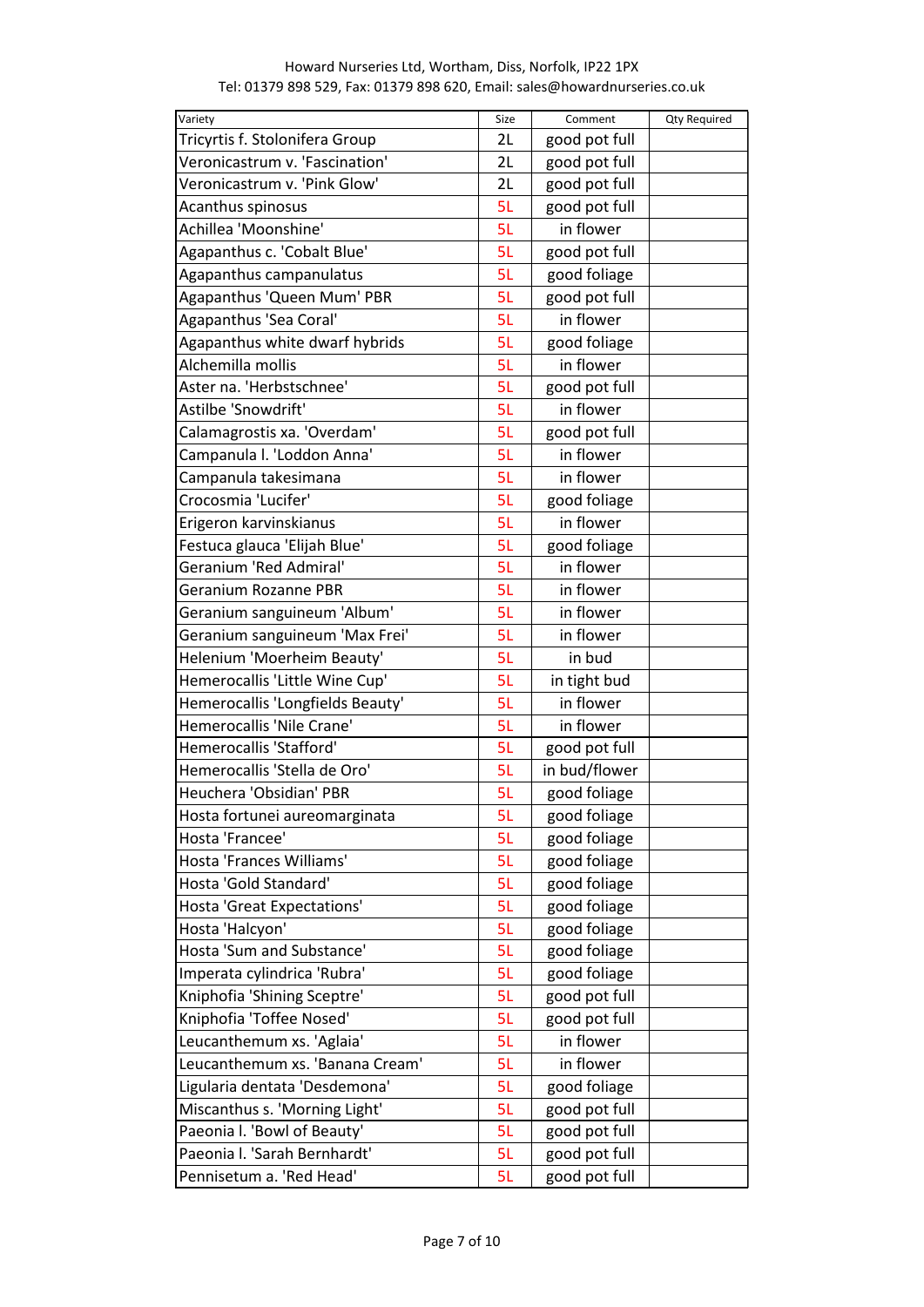| Variety                             | Size            | Comment       | <b>Qty Required</b> |
|-------------------------------------|-----------------|---------------|---------------------|
| Perovskia 'Blue Spire'              | 5L              | good foliage  |                     |
| Persicaria affinis 'Superba'        | 5L              | in flower     |                     |
| Persicaria amplex. 'Fat Domino' PBR | 5L              | good foliage  |                     |
| Persicaria bistorta 'Superba'       | 5L              | good pot full |                     |
| Persicaria 'Pink Elephant' PBR      | 5L              | good foliage  |                     |
| Rudbeckia fulgida deamii            | 5L              | good pot full |                     |
| Rudbeckia fulgida s. 'Goldsturm'    | 5L              | good pot full |                     |
| Salvia 'Amethyst Lips' PBR          | 5L              | in flower     |                     |
| Salvia 'Jemima's Gem' PBR           | 5L              | in flower     |                     |
| Salvia nemorosa 'Ostfriesland'      | 5L              | in flower     |                     |
| Salvia nemorosa 'Schwellenburg'     | 5L              | in flower     |                     |
| Salvia uliginosa                    | 5L              | good foliage  |                     |
| Salvia xj. 'Hot Lips'               | 5L              | in flower     |                     |
| Salvia xs. 'Mainacht'               | 5L              | in flower     |                     |
| Salvia xs. 'Schneehugel'            | 5L              | in flower     |                     |
| Sedum 'Herbstfreude'                | 5L              | in tight bud  |                     |
| Stipa gigantea                      | 5L              | in flower     |                     |
| Achillea 'Apfelblute'               | 9 <sub>cm</sub> | good pot full |                     |
| Achillea filipendulina 'Gold Plate' | 9 <sub>cm</sub> | in bud/flower |                     |
| Achillea 'Inca Gold'                | 9 <sub>cm</sub> | in bud/flower |                     |
| Achillea millefolium 'Pomegranate'  | 9 <sub>cm</sub> | in bud/flower |                     |
| Achillea 'Moonshine'                | 9cm             | in bud/flower |                     |
| Achillea 'Paprika'                  | 9 <sub>cm</sub> | in bud/flower |                     |
| Achillea 'Walther Funcke'           | 9 <sub>cm</sub> | good pot full |                     |
| Agastache 'Blue Boa' PBR            | 9 <sub>cm</sub> | in bud/flower |                     |
| Ajuga reptans 'Black Scallop' PBR   | 9cm             | good foliage  |                     |
| Ajuga reptans 'Catlin's Giant'      | 9 <sub>cm</sub> | in flower     |                     |
| Angelica archangelica               | 9cm             | good pot full |                     |
| Anthriscus sylvestris 'Ravenswing'  | 9 <sub>cm</sub> | good foliage  |                     |
| Artemisia 'Powis Castle'            | 9 <sub>cm</sub> | good foliage  |                     |
| Aruncus dioicus                     | 9 <sub>cm</sub> | good pot full |                     |
| Aster nb. 'Anneke'                  | 9 <sub>cm</sub> | good pot full |                     |
| Aster nbd. 'Dandy'                  | 9 <sub>cm</sub> | good pot full |                     |
| Aster nbd. 'Kristina'               | 9 <sub>cm</sub> | good pot full |                     |
| Aster nbd. 'Lady in Blue'           | 9 <sub>cm</sub> | good pot full |                     |
| Aster nbd. 'Little Pink Beauty'     | 9 <sub>cm</sub> | good pot full |                     |
| Aster nbd. 'Snowsprite'             | 9 <sub>cm</sub> | good pot full |                     |
| Astilbe chinensis 'Veronika Klose'  | 9 <sub>cm</sub> | good pot full |                     |
| Campanula I. 'Loddon Anna'          | 9 <sub>cm</sub> | good pot full |                     |
| Campanula I. 'Monica's Dream'       | 9 <sub>cm</sub> | good pot full |                     |
| Carex o. 'Everest' PBR              | 9 <sub>cm</sub> | good foliage  |                     |
| Delphinium Astolat Group            | 9cm             | good pot full |                     |
| Delphinium Black Knight Group       | 9 <sub>cm</sub> | good pot full |                     |
| Delphinium Galahad Group            | 9 <sub>cm</sub> | good pot full |                     |
| Deschampsia c. 'Bronzeschleier'     | 9cm             | in bud/flower |                     |
| Erigeron glaucus 'Sea Breeze'       | 9 <sub>cm</sub> | good pot full |                     |
| Erigeron k. 'Lavender Lady'         | 9 <sub>cm</sub> | in bud/flower |                     |
|                                     |                 |               |                     |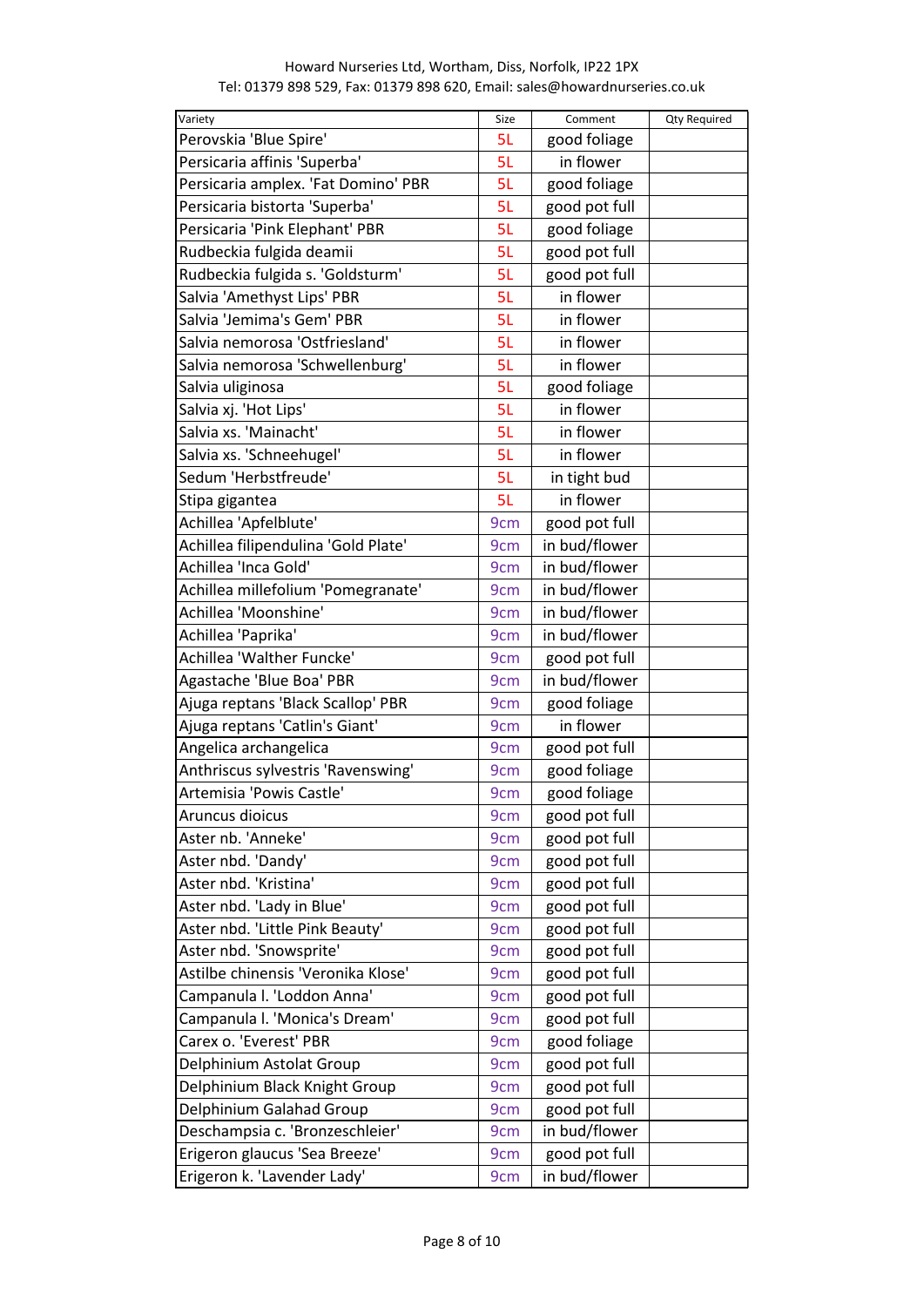| Variety                             | Size            | Comment       | <b>Qty Required</b> |
|-------------------------------------|-----------------|---------------|---------------------|
| Festuca glauca 'Elijah Blue'        | 9 <sub>cm</sub> | good foliage  |                     |
| Filipendula ulmaria 'Aurea'         | 9 <sub>cm</sub> | good pot full |                     |
| Gaura I. 'Cherry Brandy' PBR        | 9 <sub>cm</sub> | good pot full |                     |
| Gaura I. 'Whirling Butterflies'     | 9 <sub>cm</sub> | good pot full |                     |
| Geranium xc. 'Cambridge'            | 9cm             | in flower     |                     |
| <b>Geum 'Totally Tangerine' PBR</b> | 9 <sub>cm</sub> | good pot full |                     |
| Helenium 'Moerheim Beauty'          | 9 <sub>cm</sub> | good pot full |                     |
| Helenium 'Wesergold'                | 9 <sub>cm</sub> | good pot full |                     |
| Hosta 'Frances Williams'            | 9 <sub>cm</sub> | good pot full |                     |
| Lamium maculatum 'Beacon Silver'    | 9 <sub>cm</sub> | good pot full |                     |
| Leucanthemum xs. 'T.E. Killin'      | 9 <sub>cm</sub> | good pot full |                     |
| Lobelia c. 'Queen Victoria'         | 9cm             | good pot full |                     |
| Lobelia xs. 'Dark Crusader'         | 9 <sub>cm</sub> | good pot full |                     |
| Lobelia xs. 'Russian Princess'      | 9cm             | good pot full |                     |
| Lobelia xs. 'Sparkling Ruby'        | 9cm             | good pot full |                     |
| Molinia caerulea 'Edith Dudszus'    | 9 <sub>cm</sub> | good pot full |                     |
| Molinia caerulea 'Heidebraut'       | 9cm             | good pot full |                     |
|                                     |                 |               |                     |
| Molinia caerulea 'Karl Foerster'    | 9 <sub>cm</sub> | good pot full |                     |
| Molinia caerulea 'Moorhexe'         | 9 <sub>cm</sub> | good pot full |                     |
| Molinia caerulea 'Strahlenquelle'   | 9 <sub>cm</sub> | good pot full |                     |
| Molinia caerulea 'Transparent'      | 9 <sub>cm</sub> | good pot full |                     |
| Molinia caerulea 'Windspiel'        | 9 <sub>cm</sub> | good pot full |                     |
| Monarda didyma 'Bee-Happy' PBR      | 9 <sub>cm</sub> | good pot full |                     |
| Monarda 'Prärienacht'               | 9cm             | good pot full |                     |
| Nepeta racemosa 'Walker's Low'      | 9 <sub>cm</sub> | in flower     |                     |
| Nepeta 'Six Hills Giant'            | 9cm             | in flower     |                     |
| Nepeta x faassenii 'Blue Wonder'    | 9 <sub>cm</sub> | good pot full |                     |
| Nepeta x faassenii 'Kit Cat'        | 9cm             | in flower     |                     |
| Panicum virgatum 'Dallas Blues'     | 9cm             | good pot full |                     |
| Panicum virgatum 'Prairie Sky'      | 9 <sub>cm</sub> | good pot full |                     |
| Panicum virgatum 'Shenandoah'       | 9 <sub>cm</sub> | good pot full |                     |
| Panicum virgatum 'Squaw'            | 9 <sub>cm</sub> | good pot full |                     |
| Panicum virgatum 'Warrior'          | 9 <sub>cm</sub> | good pot full |                     |
| Phlox p. 'Norah Leigh'              | 9 <sub>cm</sub> | good pot full |                     |
| Phlox subulata 'Amazing Grace'      | 9 <sub>cm</sub> | in flower     |                     |
| Primula vulgaris                    | 9 <sub>cm</sub> | good pot full |                     |
| Rudbeckia laciniata 'Juligold'      | 9 <sub>cm</sub> | good pot full |                     |
| Salvia 'Blue Note' PBR              | 9cm             | in bud/flower |                     |
| Salvia 'Ember's Wish' PBR           | 9 <sub>cm</sub> | in bud/flower |                     |
| Salvia microphylla 'Aphrodite'      | 9 <sub>cm</sub> | in flower     |                     |
| Salvia nemorosa 'Amethyst'          | 9 <sub>cm</sub> | good pot full |                     |
| Salvia nemorosa 'Caradonna'         | 9 <sub>cm</sub> | in flower     |                     |
| Salvia nemorosa 'Crystal Blue'      | 9 <sub>cm</sub> | in flower     |                     |
| Salvia nemorosa 'Lubecca'           | 9 <sub>cm</sub> | in bud/flower |                     |
| Salvia nemorosa 'Marcus' PBR        | 9 <sub>cm</sub> | in bud/flower |                     |
| Salvia nemorosa 'Ostfriesland'      |                 | in bud/flower |                     |
|                                     | 9 <sub>cm</sub> |               |                     |
| Salvia nemorosa 'Pink Beauty'       | 9 <sub>cm</sub> | good pot full |                     |